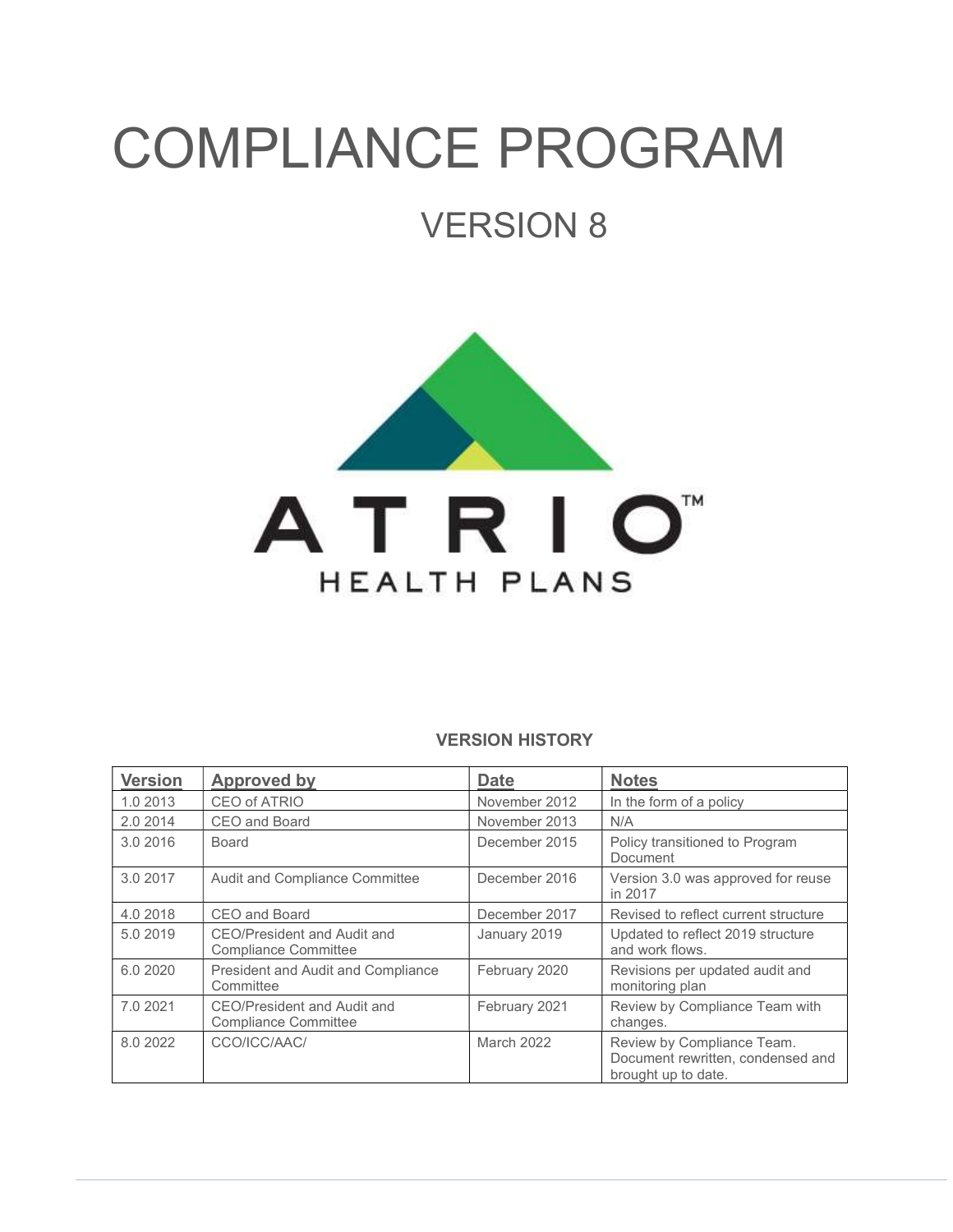## Table of Contents

|                                      | Program Summary<br><u>Frogram Summary</u>                                                                      |    |
|--------------------------------------|----------------------------------------------------------------------------------------------------------------|----|
|                                      | Element I. Written Policies, Procedures and Code of Conduct 2                                                  |    |
|                                      | Element II. Compliance Officer, Compliance Committee and High-Level Oversight 3                                |    |
|                                      |                                                                                                                |    |
|                                      |                                                                                                                |    |
|                                      | Element V. Well Publicized Disciplinary Standards Manuscriptus Manuscriptus Manuscriptus Manuscriptus Manuscri |    |
|                                      | Element VI. Effective System for Routine Monitoring, Auditing, and Identification                              |    |
|                                      |                                                                                                                | 11 |
|                                      | Element VII: Procedures and System for Prompt Response to Compliance Issues 13                                 |    |
| 16<br><b>Terms &amp; Definitions</b> |                                                                                                                |    |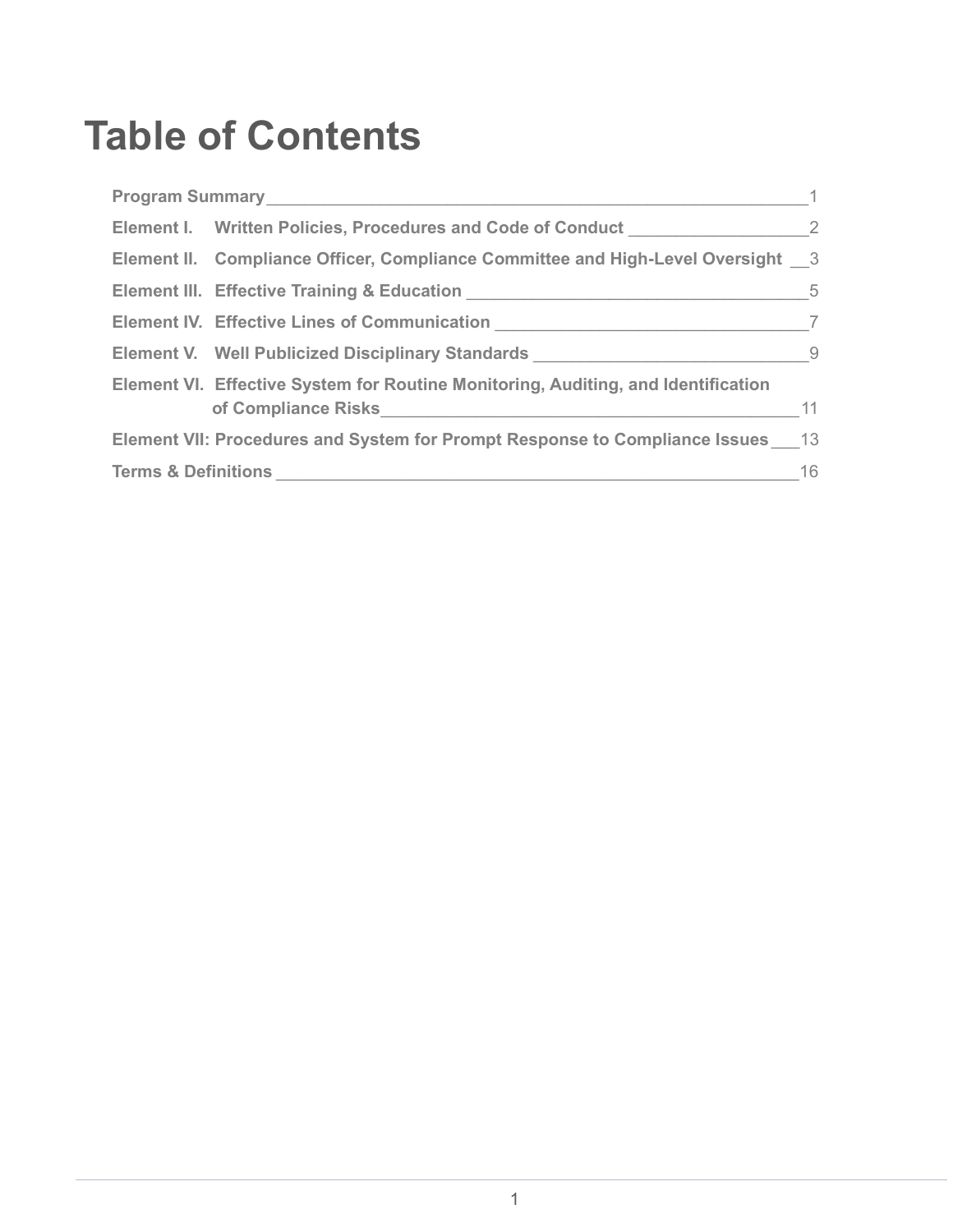## Program Summary

As a Medicare Advantage Plan and recipient of federal funds to administer, ATRIO Health Plans, Inc. ("ATRIO") has the responsibility to ensure the integrity of health plan operations. This document reflects the interpretation of U.S. Office of Inspector General (OIG) and the Centers for Medicare & Medicaid Services (CMS) compliance program requirements and related provisions, as adopted and implemented by ATRIO.

This document outlines the Compliance Program activities that ATRIO has implemented to ensure it is operating an effective compliance program that meets federal and state regulatory requirements. These activities include measures to prevent, detect and correct Medicare Parts C and D non-compliance and fraud, waste and abuse (FWA).

## This Compliance Program applies to all ATRIO Employees, Board of Directors, and First Tier Downstream, and Related Entities (FDRs).

ATRIO's Compliance Program activities are based on the following seven core requirements set forth in Code of Federal Regulation (CFR) laws 42 CFR 422.503(b)(4)(vi) and 42 CFR 423.504(b)(4)(vi), and sub-regulations in Chapter 21 of the Medicare Managed Care Manual and Chapter 9 of the Prescription Drug Benefit Manual:

|  | Element I. |  |  | Written Policies, Procedures, and Code of Conduct |  |  |  |
|--|------------|--|--|---------------------------------------------------|--|--|--|
|--|------------|--|--|---------------------------------------------------|--|--|--|

- Element II. Compliance Officer, Compliance Committee and High-Level Oversight
- **Element III.** Effective Training and Education
- Element IV. Effective Lines of Communication
- **Element V.** Well Publicized Disciplinary Standards
- Element VI. Effective System for Routine Monitoring and Identification of Compliance Risks
- Element VII. Procedures and System for Prompt Response to Compliance Issues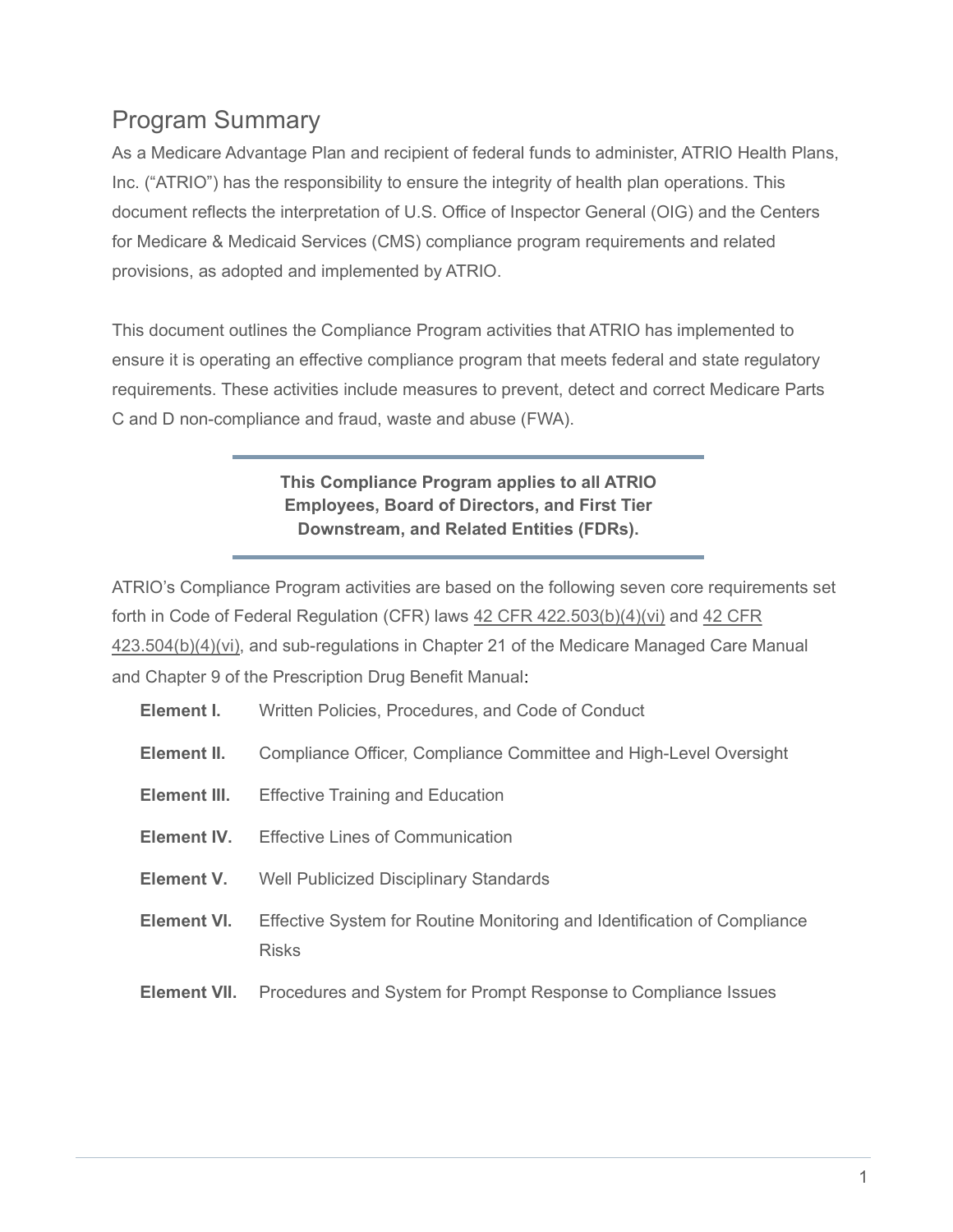## Element I. Written Policies, Procedures and Code of Conduct

ATRIO creates and maintains Policies and Procedures that are easily understood, relevant and current, specific to job functions, reviewed on a regular basis, and readily available.

These written policies, procedures, and standards of conduct:

- 1) Articulate the organization's commitment to comply with all applicable Federal and State **Standards**
- 2) Describe compliance expectations as embodied in ATRIO's Code of Conduct
- 3) Implement the operation of the Compliance Program
- 4) Provide guidance to employees and others on dealing with potential compliance issues
- 5) Identify how to communicate compliance issues to appropriate compliance personnel
- 6) Describe how potential compliance issues are investigated and resolved by the organization; and
- 7) Include a policy of non-intimidation and non-retaliation for good faith participation in the compliance program, including but not limited to reporting potential issue, investigating issues, conducting self-evaluations, audits and remedial actions, and reporting to the appropriate officials

ATRIO requires its employees and the Board of Directors to conduct themselves in an ethical manner and follow the compliance expectations set forth in the Code of Conduct and other Compliance Department Policies and Procedures.

ATRIO distributes its Code of Conduct along with compliance and Health Insurance Portability and Accountability Act. (HIPAA) policies to all employees within 90 days of hire, annually thereafter and when there are material changes. ATRIO distributes its Code of Conduct to all members of the Board of Directors (the "Board") within 90 days of appointment, annually thereafter and when there are material changes. All ATRIO employees have access to compliance policies and procedures. Board members will be provided any compliance policies and procedures upon request.

ATRIO's FDRs must distribute ATRIO's Code of Conduct and compliance policies to their own employees or they may distribute their internal comparable policies and the Code of Conduct. Distribution must occur within 90 days of contracting, annually thereafter and when there are policy updates. ATRIO Compliance Department has methods to communicate this expectation to FDRs and ensure FDRs distribute the documents.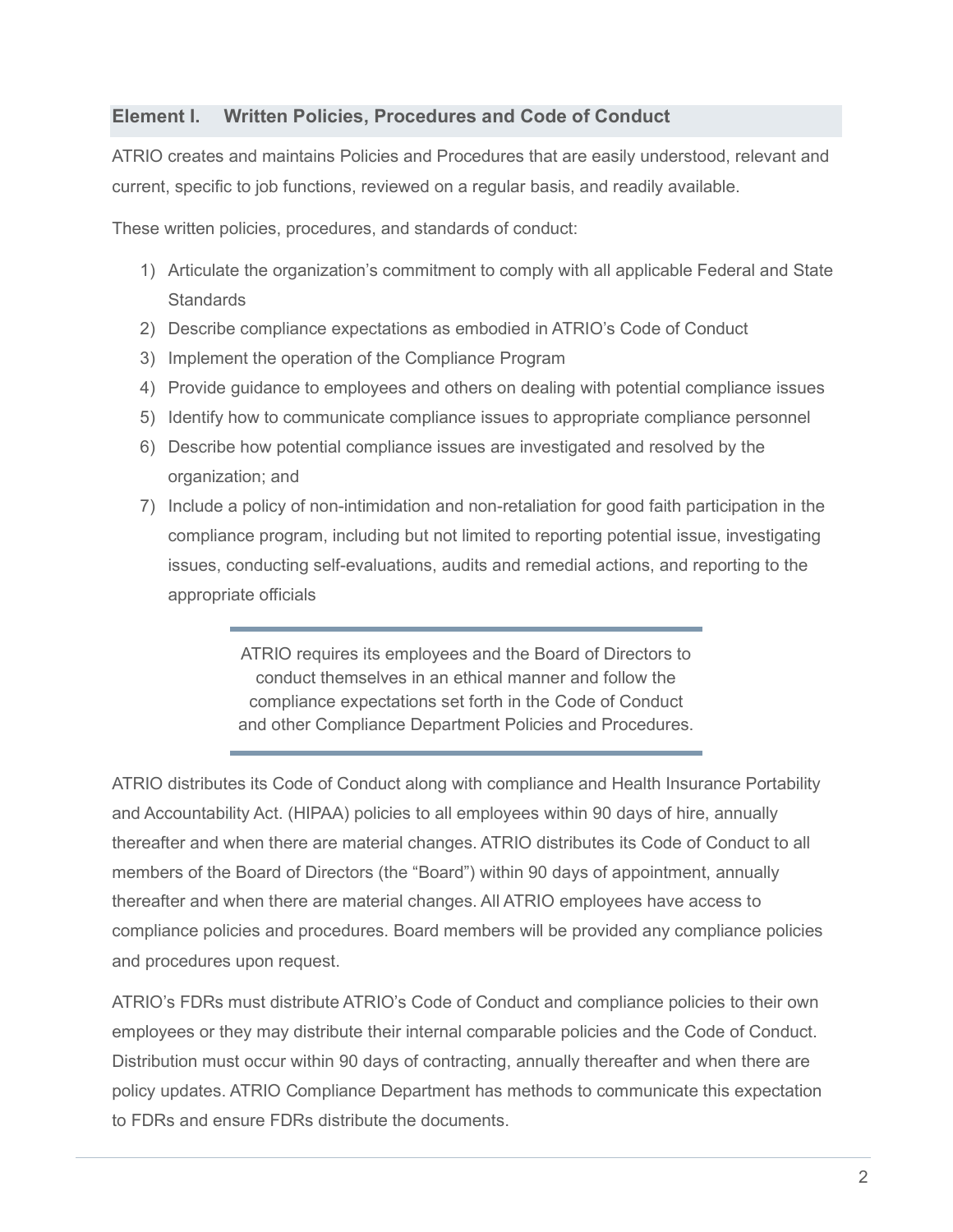## Element II. Compliance Officer, Compliance Committee and High-Level **Oversight**

The Executive Management Team and Board of Directors ("Board") are responsible for exercising reasonable high-level oversight of the Compliance Program implementation and effectiveness. These individuals have a wide variety of backgrounds, operational expertise and decision-making authority, and they are knowledgeable about and recognize the importance of the content and operation of the Compliance Program.

As required by CMS, ATRIO has designated a Compliance Officer (herein referred to as "Chief Compliance Officer" or "CCO") and a Compliance Committee (herein referred to as "Internal Compliance Committee" or "ICC") who report directly and are accountable to the Executive Management Team (ATRIO's CEO/President or other executives).

## OVERSIGHT COMPONENTS

Chief Compliance Officer: The CCO is a full-time ATRIO employee who is vested in the day-today operations of Compliance Program activities. The CCO guides ATRIO's compliance with Medicare regulations, sub-regulatory guidance, contractual agreements, applicable Federal and state laws, as well as internal policies and work instructions to protect against Medicare program non-compliance and potential FWA. Together with the ICC, the CCO communicates and manages issues identified, investigated, and resolved by the Compliance Program.

The CCO informs ATRIO's governing bodies of the activities and status of the Compliance Program on a regular basis, through the following means:

- 1) Internal Compliance Committee meetings
- 2) Audit & Compliance Committee reporting
- 3) One-on-one formal meetings with the CEO/President, with discussions about risk areas facing the organization, the compliance strategies being implemented to address them, and the results of those strategies.
- 4) Urgent communications. Immediately upon receipt of governmental compliance enforcement activity—from CMS Notices of Non-Compliance to formal enforcement actions—the CCO advises the CEO/President, documents such notification, and works with the operational area to correct the deficiencies contributing to non-compliance.

Internal Compliance Committee: The ICC is chaired by the CCO or his/her designee and reports to ATRIO's Audit and Compliance Committee. This Committee consists of ATRIO's Executive Leadership Team and Compliance Department employees who meet at least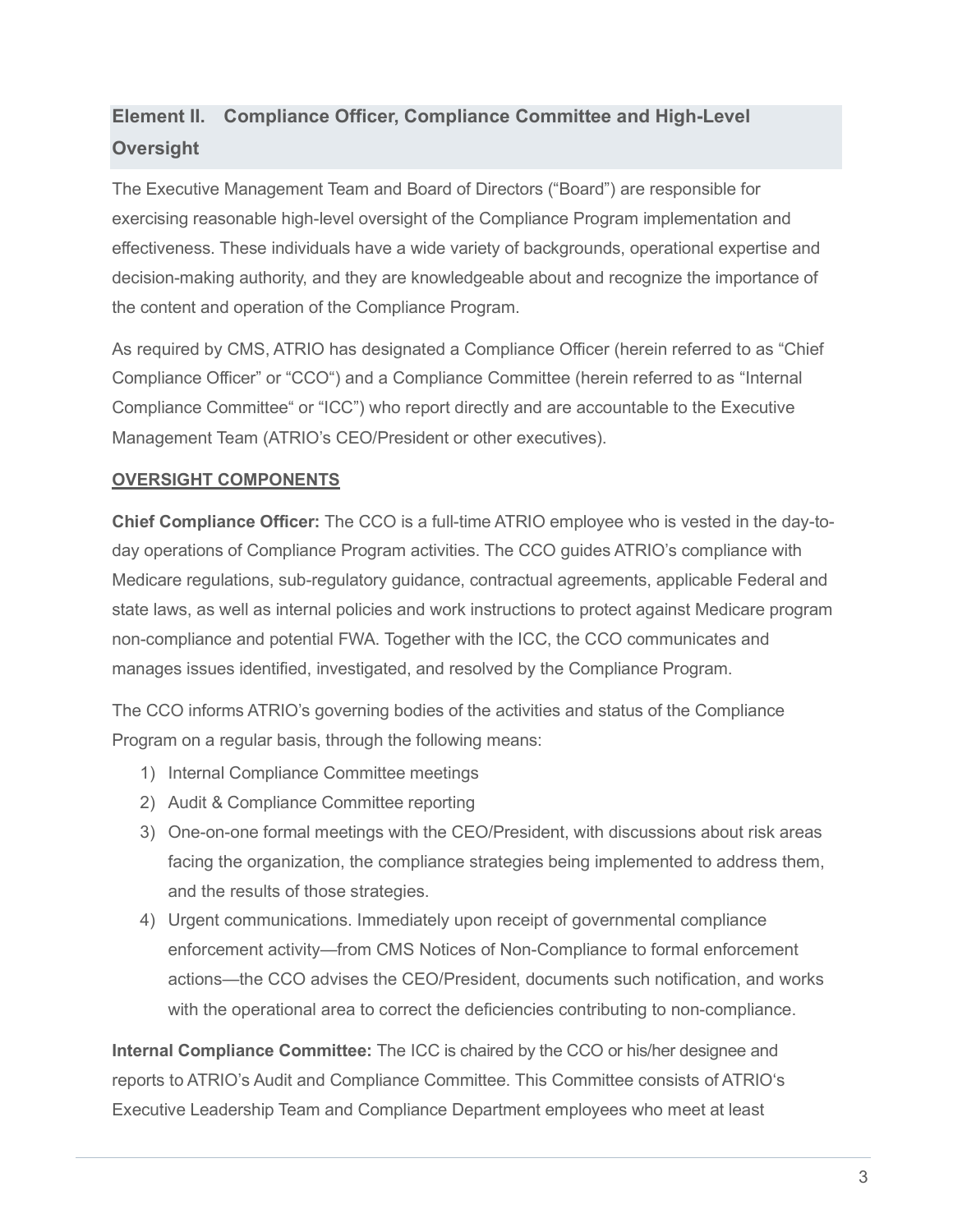quarterly to review and discuss ATRIO's Compliance Dashboard, compliance concerns, audit and monitoring findings, and areas of risk. The ICC is chartered to ensure each operational area's compliance risks or concerns are brought forth to the committee.

On a regular basis, Compliance Department staff disseminate via email updated guidance from CMS or other regulatory agencies, including HPMS memos or announcements, within a reasonable time frame, to appropriate ATRIO Employees and Executive Staff, as determined by their job duties and responsibilities. This helps ensure ICC members are up to date about compliance matters that may affect their operational areas.

Audit and Compliance Committee – The Audit and Compliance Committee is a sub-committee of ATRIO's Board that provides oversight and is chartered to ensure the effectiveness of ATRIO's Compliance Program. The Committee meets at least quarterly. During Committee meetings, the CCO reports on Compliance Program risks, audit results, corrective action plans, CMS Notices of Non-Compliance, and Warning Letters or formal sanctions

Board of Directors – The Board is accountable for reviewing the status of the Compliance Program, despite delegating certain compliance oversight responsibilities to the ATRIO Audit and Compliance Committee. The Board reviews the performance and effectiveness of the Compliance Program, including reviewing measurable evidence that the Compliance Program is detecting, correcting, and preventing non-compliance and/or FWA on a timely basis.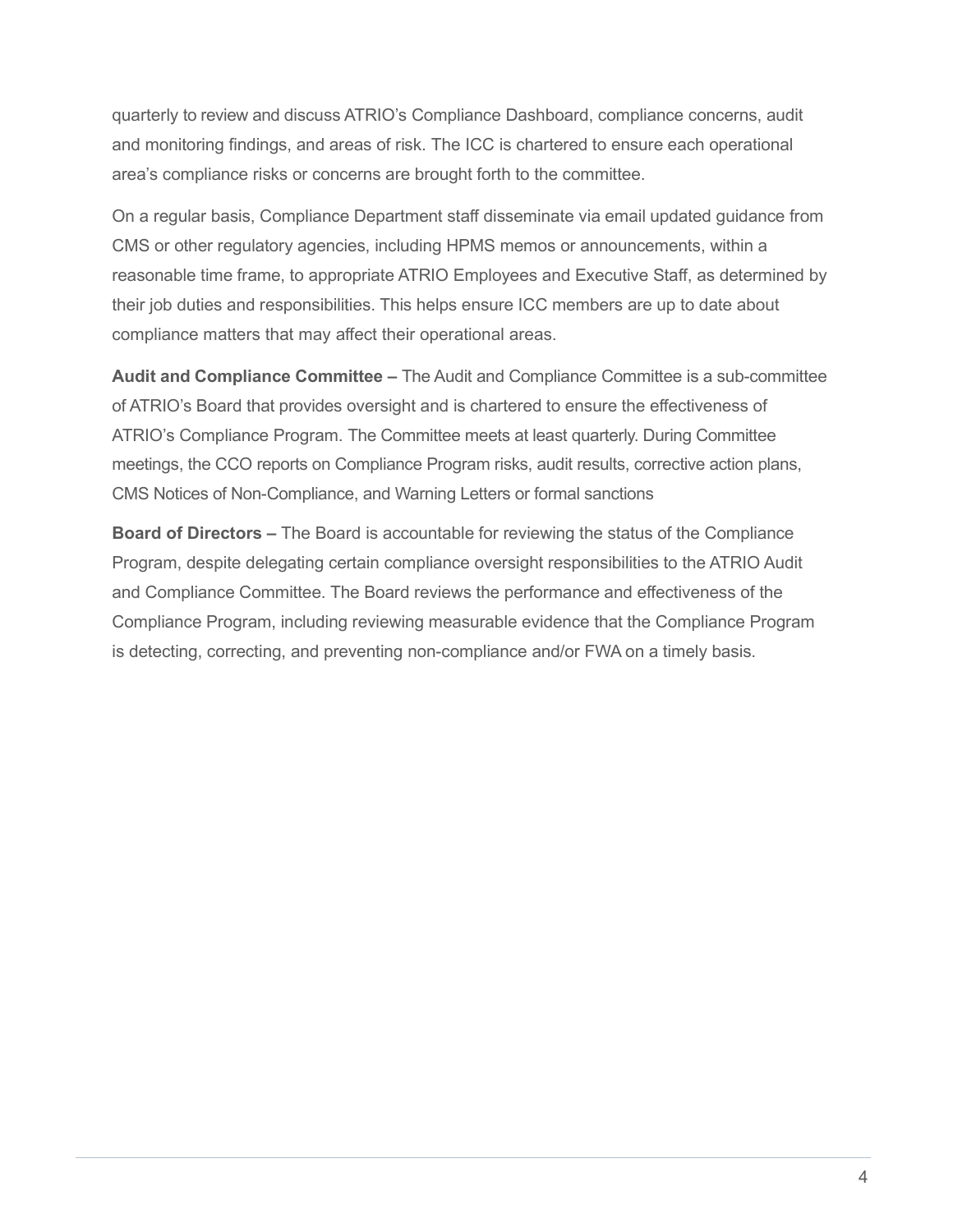## Element III. Effective Training & Education

ATRIO implements four (4) mandatory compliance-related trainings in accordance with CMS and OIG requirements and timeframes.

- 1) General Compliance Training All Employees and Board of Directors involved in the administration or delivery of Parts C and D benefits receive this training within 90 days of hire or appointment, annually thereafter and when there are updates to the training.
- 2) Fraud, Waste, and Abuse (FWA) Training All Employees and Board of Directors involved in the administration or delivery of Parts C and D benefits receive this training within 90 days of hire or appointment, annually thereafter, and when there are updates to the training.
- 3) HIPAA and HITECH Privacy for Covered Entities –All Employees receive this training within 90 days of hire or appointment, annually thereafter and when there are updates to the training.
- 4) Security Awareness –All Employees receive this training within 90 days of hire or appointment, annually thereafter and when there are updates to the training.

Compliance Department staff document and track completion of mandatory training by training logs or employee attestations. All mandatory training materials are reviewed at least annually and updated as needed to ensure they remain relevant and meet current regulations and guidance.

> If an Employee fails to complete the mandatory trainings or attest to educational requirements within the allotted timeframe given, disciplinary action may result per ATRIO's HR policies.

ATRIO maintains training records for a period of 10 years from the date the training was taken, including records on attendance, topic, certificates of completion (if applicable), and test scores of any tests administered to its Employees.

Additional trainings and educational expectations are provided or communicated as often as necessary as decided by the CCO or their designee. For example, department-specific or business function-specific trainings are tailored to employee responsibilities and the compliance-related issues they may face within their position. As the need arises, training on new guidance or other current topics is provided to applicable groups.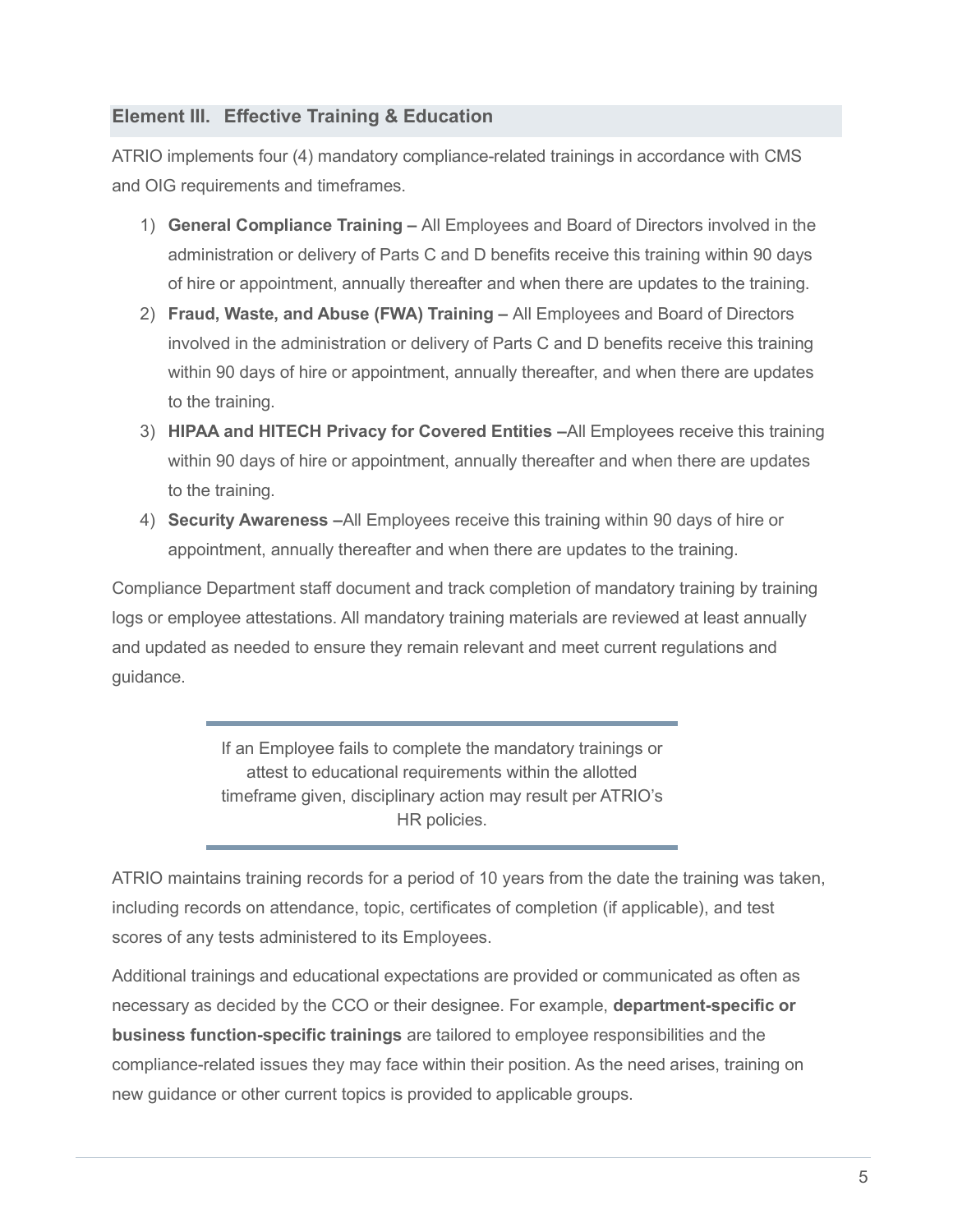Management may require additional, specialized or refresher training for employees to address or correct any compliance-related issue resulting from audit findings, changes in requirements, etc.

ATRIO communicates its compliance training expectations to FDRs through distribution of ATRIO's Code of Conduct and requires FDRs to distribute either ATRIO's Code of Conduct or its own comparable Code of Conduct to its Employees at least annually.

ATRIO requires its FDRs to maintain records of the training of the FDRs' employees consistent with ATRIO's record retention policy.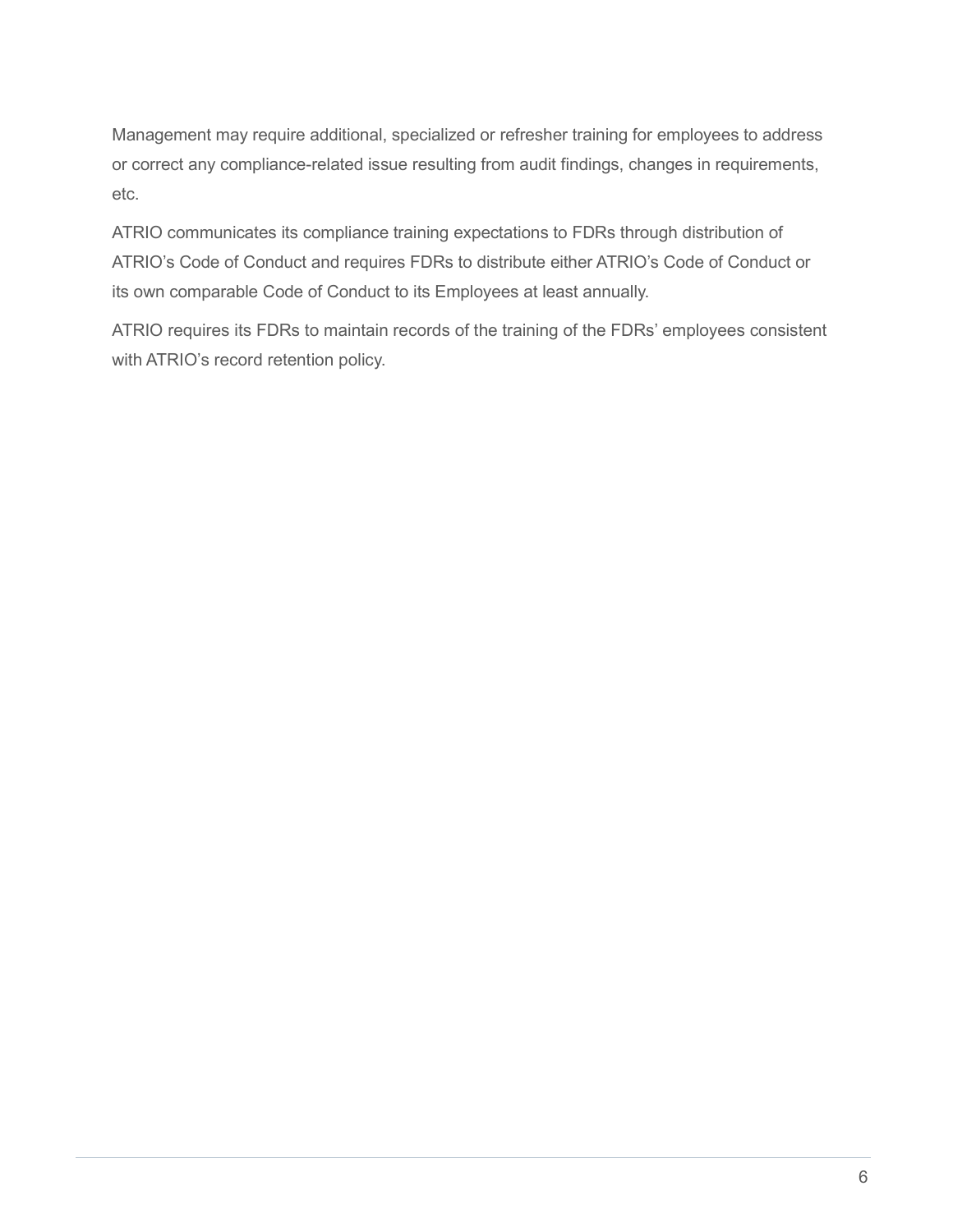## Element IV. Effective Lines of Communication

ATRIO has established and implemented several communication mechanisms to assist in maintaining a culture of compliance by those inside and outside of ATRIO, including plan members, employees, Board of Directors and FDRs.

> The CCO maintains an "open door" policy. **Employees are** encouraged to consult with the CCO on potential noncompliance issues, regulatory questions, or suspected FWA.

Explanation of Benefits (EOB) mailings provide information to members about how to identify and report potential FWA. Members have access to FWA and Compliance trainings and reporting mechanism posted on atriohp.com as well.

All employees, Board Members and FDRs receive trainings and policies that outline ATRIO's expectation to report in good faith any misconduct, potential fraud, suspected or actual compliance violations and ethical concerns related to ATRIO's Medicare Advantage program, FWA, privacy and security.

Reportable issues may be identified in a visible incident, or in other ways including but not limited to, self-evaluations, departmental monitoring activities and internal or external audits. Trainings and policies communicate ATRIO's **zero tolerance** for intimidation and retaliation of anyone who makes a good faith report.

All reporting methods are user-friendly and many are available 24 hours a day.

ATRIO has established communication methods that allow for accessible, anonymous and confidential good faith reporting of potential noncompliance or FWA issues as they are identified.

#### Internal reporting options include:

- Call ATRIO's Compliance Hotline 877-309-9952 (anonymous or identify yourself)
- Electronic reporting mechanism at atriohp.com (anonymous)
- Mail (anonymous or identify yourself)

Chief Compliance Officer Chief Compliance Officer ATRIO Health Plans **ATRIO** Health Plans 2965 Ryan Drive SE PO Box 12645 Salem, OR 97301 Salem, OR 97309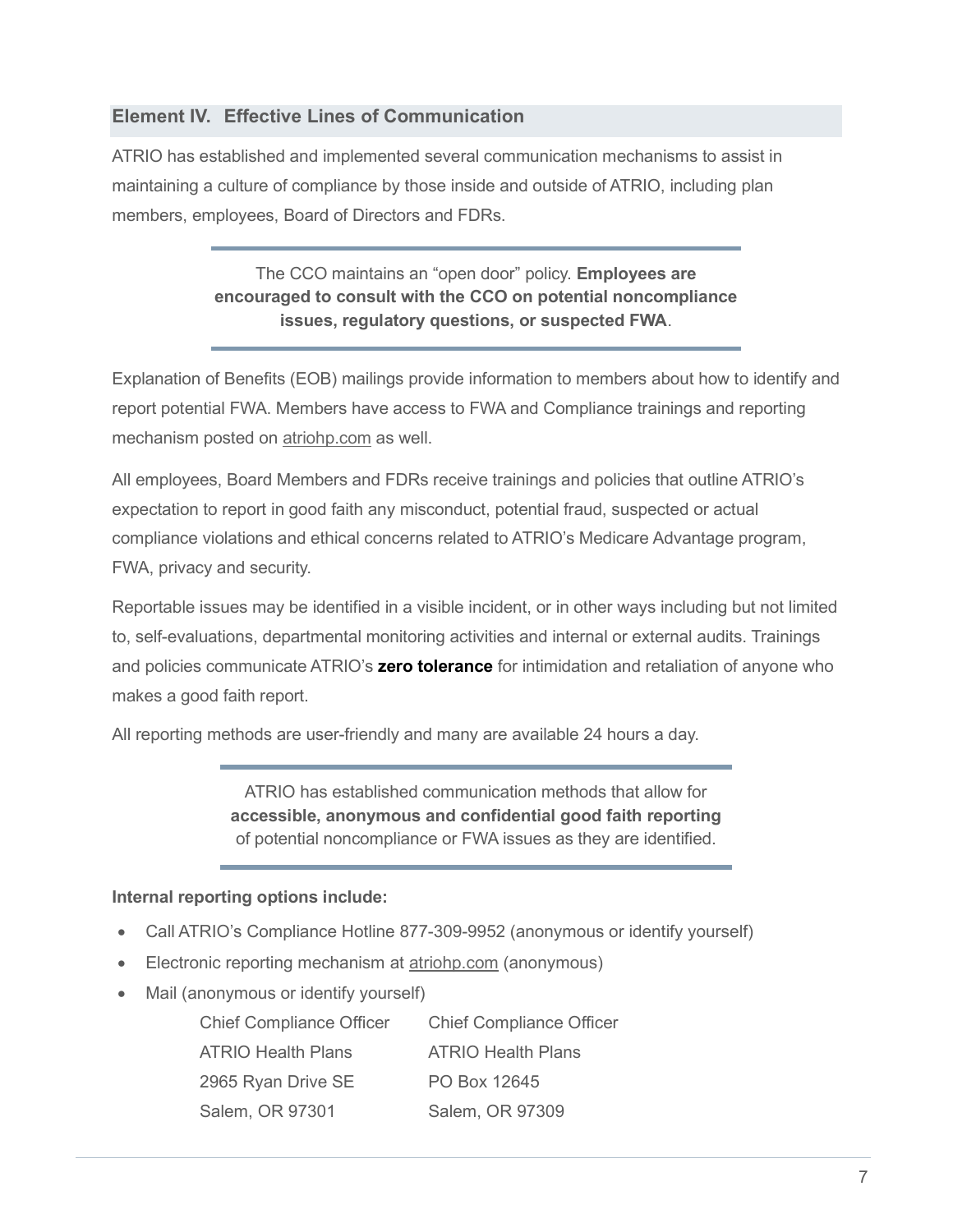**Email the Compliance Department at compliance@atriohp.com** 

## External reporting options include:

- Contact OIG\*
- Contact CMS\*
- Contact the state government's insurance division\*

\*Contact information is online at atriohp.com.

ATRIO's CCO ensures that all reports are recorded and maintained confidentially to the greatest extent possible, allowing anonymity if desired.

Compliance-required slides present in all trainings and recommended to be included in all presentations. Content includes the following:

| <b>COMPLIANCE IS EVERYONE'S RESPONSIBILITY!</b><br><b>ALC</b><br>ATRIO<br>What YOU CAN do to Prevent, Detect and Correct non-compliance!                                                                                                                                                                                                                       | <b>ATRIO</b><br>THREE LINES OF DEFENSE                                                                                                                                                                                                                                             | HOW CAN I REPORT POTENTIAL<br><b>ATRIO</b><br><b>NON-COMPLIANCE OR FWA?</b>                                                                                                                                                                                                                                                                                                                                                                                                                                                                                                                                                                                                                                                 |
|----------------------------------------------------------------------------------------------------------------------------------------------------------------------------------------------------------------------------------------------------------------------------------------------------------------------------------------------------------------|------------------------------------------------------------------------------------------------------------------------------------------------------------------------------------------------------------------------------------------------------------------------------------|-----------------------------------------------------------------------------------------------------------------------------------------------------------------------------------------------------------------------------------------------------------------------------------------------------------------------------------------------------------------------------------------------------------------------------------------------------------------------------------------------------------------------------------------------------------------------------------------------------------------------------------------------------------------------------------------------------------------------------|
| Make sure you have written policies, procedures, and comprehensive work.<br>instructions<br>Conduct effective training and education<br>Ensure effective lines of communication<br>Conduct monitoring to assure compliance<br>Respond promptly to detected offenses and notify the compliance dept.<br>Undertake and document any necessary corrective actions | Verify<br>Internal Audits<br>Compliance, General Counsel, Risk, and Quality:<br>Continuous<br>Measurements<br>Business Areas are responsible for identification<br>of risks, internal controls, and monitoring to<br><b>Compliance Culture</b><br>ensure compliance:<br>Foundation | ATRIO Employees & Health Plan Members<br><b>FDR Employees</b><br>Email ATRIO Compliance Department.<br>In addition to methods used by ATRIO Employees and<br>Health Plan members. FDRs can report by:<br>Anonymous and/or Confidentially Reporting:<br>Talking to a Manager or Supervisor, either at ATRIO<br>or in their own facility.<br>ATRIO Complance Holline at 1-877-309-9952.<br>Calling Your Ethica/Compliance Help Line (If<br>Mail ATRIO Health Plans, PO Box 12645, Salem, OR<br>available)<br>Online Incident Reported Form http://www.atricha.com<br>Call 1-800-Medicare (1-800-633-4227), TTY 1-877-486-<br>External reporting options are:<br>OIG 1-803-667-8477, TTV 1-803-277-4850<br>HHSTigs@alq.hhs.gov |
|                                                                                                                                                                                                                                                                                                                                                                |                                                                                                                                                                                                                                                                                    | Non-Retaliation or latimidation: There can be NO retaliation against you for reporting suspected non-<br>compliance or FWA in good faith. ATRIO does not support or tolerate this behavior.                                                                                                                                                                                                                                                                                                                                                                                                                                                                                                                                 |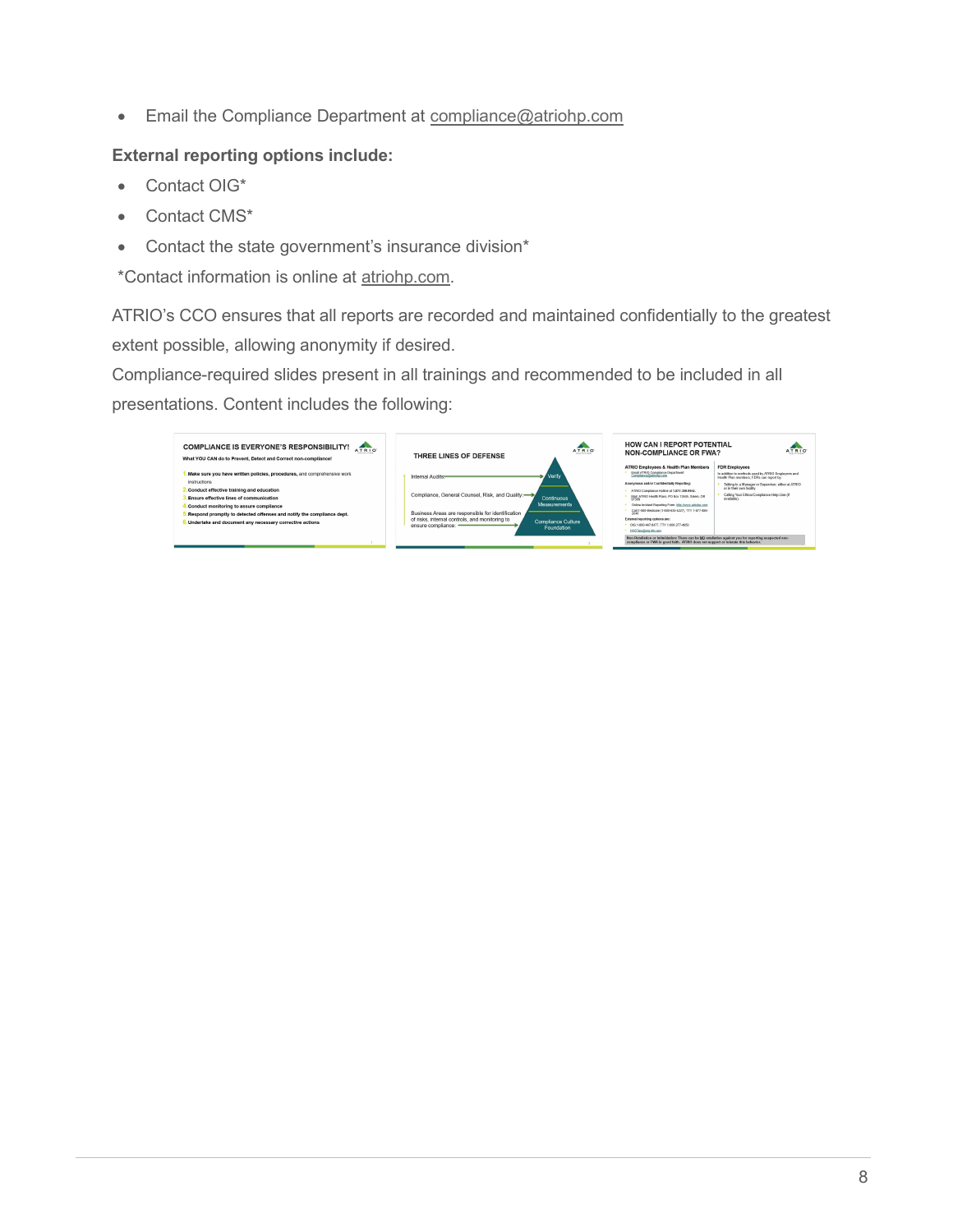## Element V. Well Publicized Disciplinary Standards

All Employees, Board members and FDRs receive trainings and policies that outline ATRIO's expectation for "good faith participation" in the Compliance Program, ATRIO's policy on nonintimidation and non-retaliation, and related disciplinary standards.

Good faith participation includes:

- Report suspected or detected incidents of non-compliance, including FWA, HIPAA violation and/or unethical behavior;
- Cooperate with audits, investigations, and document department actions to remediate a potential or actual violation; and
- Provide evidence upon request and ensure that documentation of corrective or remediation is documented and available for future audit;
- Participate in required trainings on compliance, FWA and privacy/security.

It is ATRIO's policy for zero tolerance for intimidation and retaliation of anyone who in good faith reports compliance concerns and suspected or actual compliance violations or ethical concerns.

ATRIO's Compliance Program Disciplinary Standards policy outlines the consequences of detected non-compliance and/or unethical behavior. Disciplinary standards include, but are not limited to:

- Education and training;
- Payment suspension as part of an ongoing investigation;
- Corrective Action Plan participation;
- Termination of employment or contract;
- Referral to the appropriate regulatory agency or law enforcement.

Provisions for enforcement and disciplinary standards are necessary to add to the credibility and reliability of how ATRIO conducts investigations and resolves non-compliance for delegated and internal health plan operations.

ATRIO is committed to prevent future reoccurrence and to enforce disciplinary actions in a timely, consistent, and effective manner. Any disciplinary action will be in coordination with Human Resources policies and will be applied in a fair and equitable basis. Disciplinary actions take into consideration any mitigating or aggravating circumstances.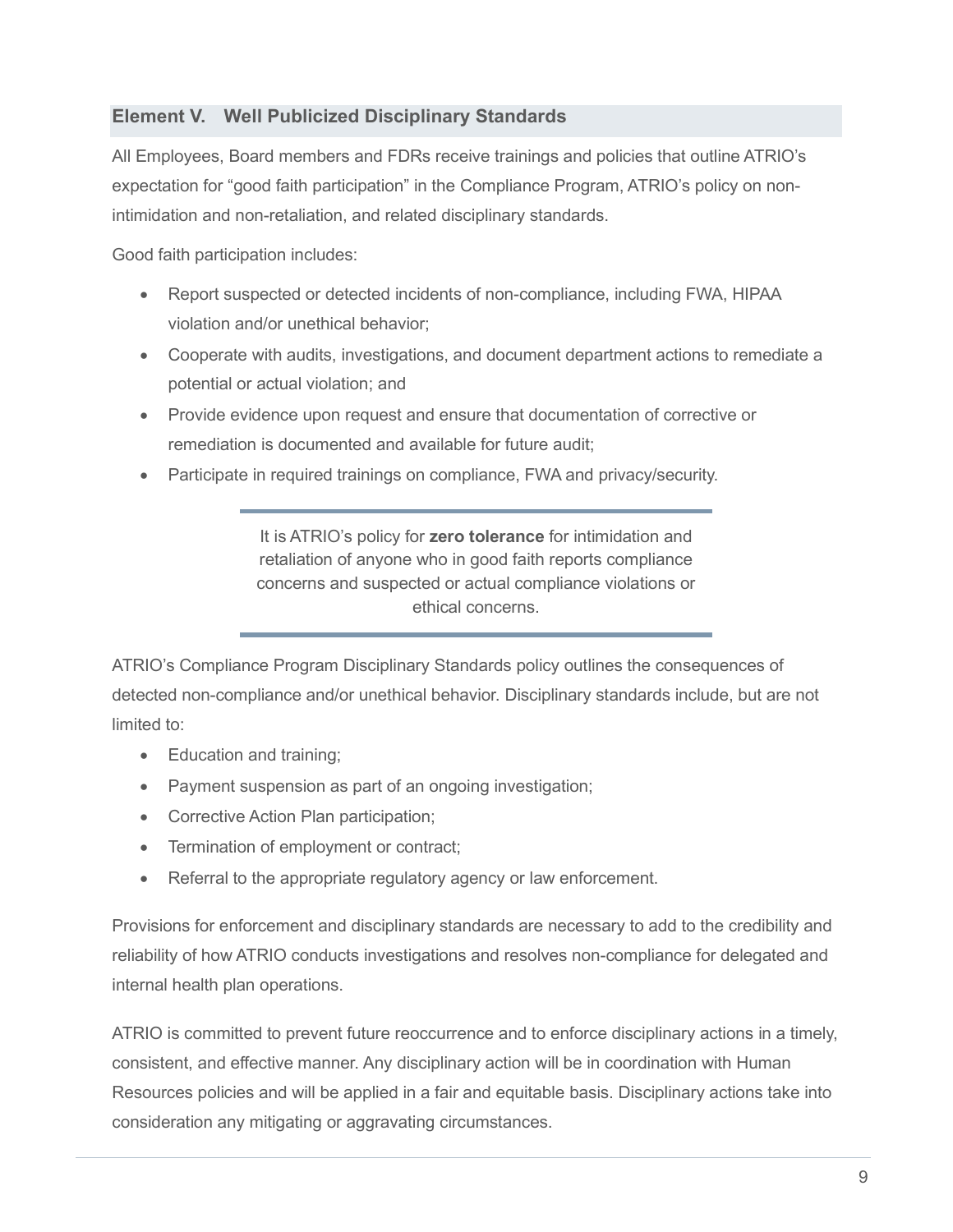ATRIO Compliance Department consistently broadcasts to all ATRIO Employees and the Board the importance of compliance and disciplinary standards through the following activities:

- 1. Distribution of and ongoing access to the Compliance Program document, Code of Conduct, compliance policies, and departmental policies and work instructions as applicable.
- 2. Trainings, as discussed under Element III.
- 3. Posters hung in ATRIO Offices and distributed to FDRs for their use.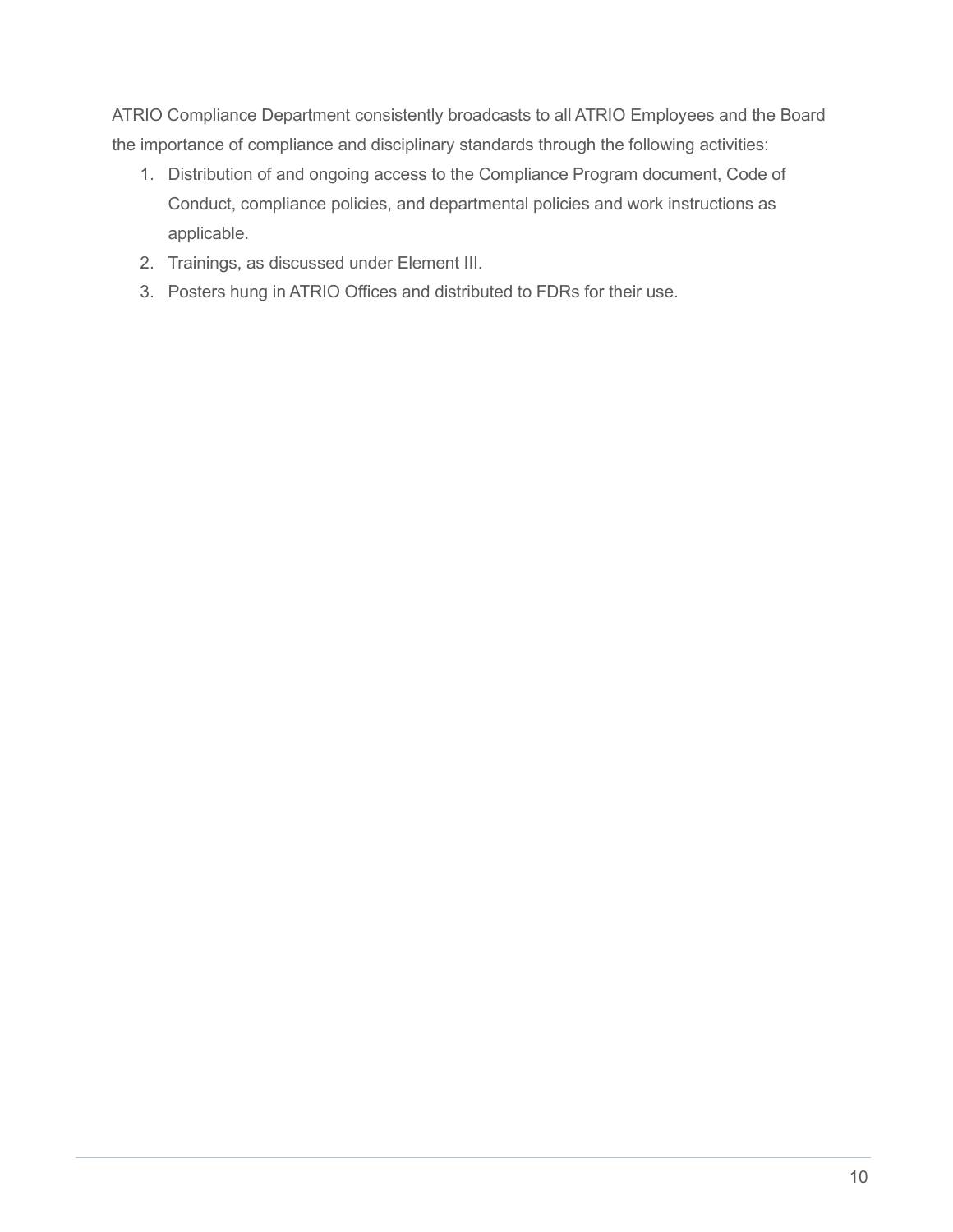## Element VI. Effective System for Routine Monitoring, Auditing, and Identification of Compliance Risks

ATRIO's CCO or his/her designee maintains current compliance policies and work instructions to outline roles and responsibilities for routine monitoring, internal and external audits and the process of identifying compliance risks.

The CCO oversees ATRIO's annual Risk Assessment, Audit and Monitoring Work Plan, and all required OIG/GSA screenings - three main tools to help identify operational compliance risks.

## Risk Assessment and Audit and Monitoring Work Plan

Annually, ATRIO Compliance in conjunction with Operational staff conducts a Risk Assessment to identify compliance risks in all operational areas and FDRs. The outcome of the Compliance Risk Assessment is shared with the Internal Compliance Committee, the Audit and Compliance Committee and is used to create the Audit and Monitoring Work Plan.

Final risk scores for each internal area and FDR are calculated, and they are ranked according to which areas present the highest risk. All areas are re-evaluated at least annually and/or when there are changes which could affect the risk.

Development of the Audit and Monitoring Plan is determined using the annual Risk Assessment.

## Audits

## Compliance Program:

The ATRIO Compliance Program effectiveness is audited annually, by either using employees who are not part of the Compliance department to perform the audit or by an external consultant. The results of such audits are shared with the Internal Compliance Committee and the Audit and Compliance Committee.

## Operational and FDR audits:

Using the results of the Risk Assessment and based on available resources, the highest risk areas are audited to test and confirm compliance with Medicare regulations, sub regulatory guidance, contractual agreements, and applicable Federal and State laws as applicable. The Compliance Department is responsible for conducting audit activities. The CCO receives and reviews completed audit reports and associated corrective actions required as a result of the audit findings.

Compliance deficiencies discovered by audit result in corrective actions.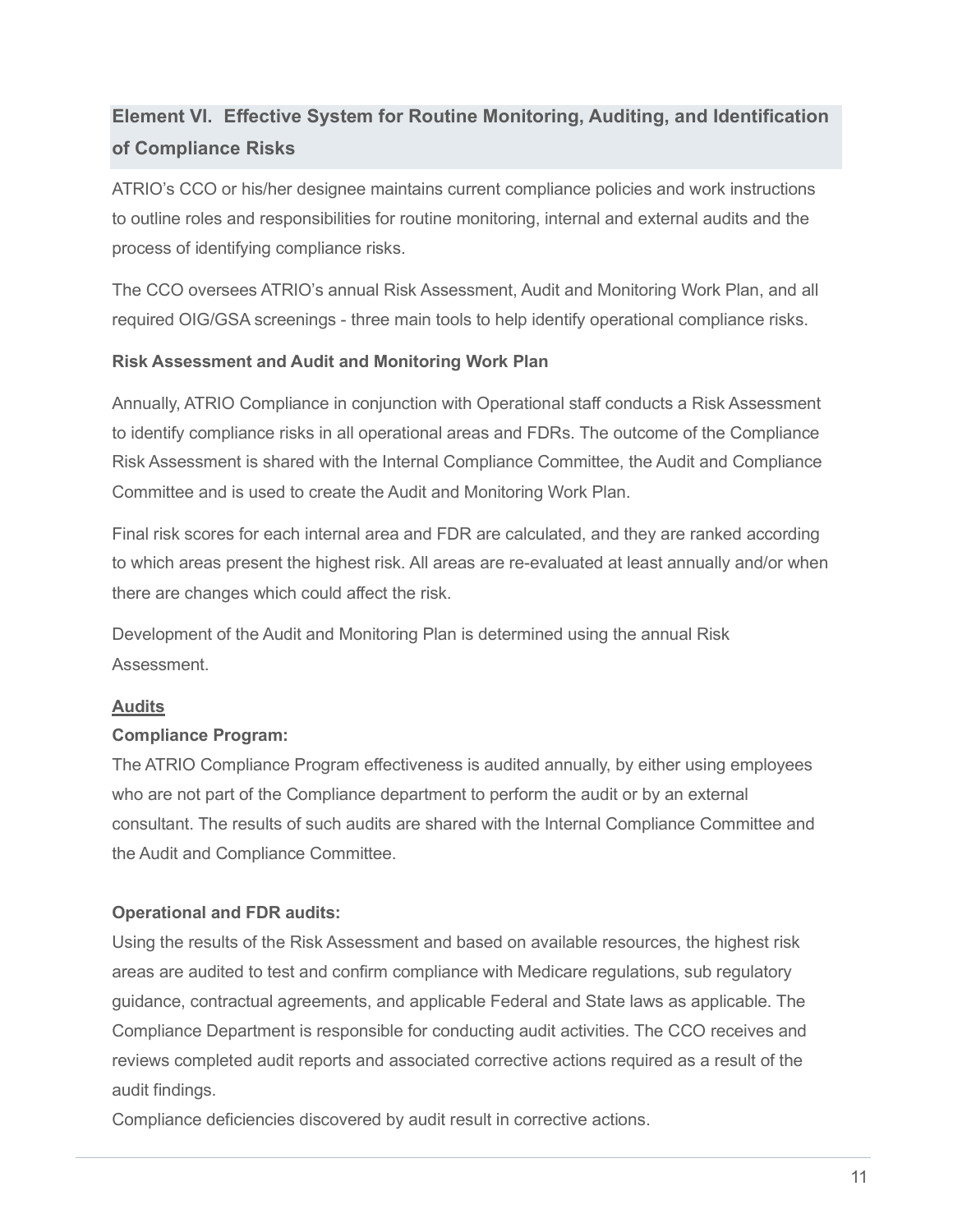## **Monitoring**

Monitoring activities are carried out primarily by the operational areas and reported regularly to compliance. Depending on the operational area and level of risk, monitoring activities may be performed daily, weekly, monthly, quarterly, annually or on an ad-hoc basis. Monitoring activities are displayed in the form of a dashboard or other monitoring report format that can effectively gauge compliance with regulatory standards. Compliance deficiencies discovered by monitoring result in corrective actions.

> ATRIO's operational management is responsible for ensuring that it is monitoring its own departmental performance and that of its FDRs to ensure compliance with Medicare regulations and guidance.

The Audit and Compliance Committee reviews and approves the annual Risk Assessment and Audit and Monitoring Work Plan, Compliance Program effectiveness audit, completed audit and monitoring activities, and the status of corrective actions.

## FWA Prevention and Detection

ATRIO's FWA Program Manager conducts FWA prevention and detection activities to identify concerns of unusual patterns suggesting potential errors and/or potential fraud and abuse. Attention is given to unusual patterns, trends and changes over time. Ad-hoc targeted audits are occasionally conducted or overseen by the FWA Program Manager, who also maintains appropriate documentation of such investigations. Prevention and detection activities are reported to the FWA Internal Workgroup. Any suspicions of FWA can be reported anonymously to Compliance via multiple channels.

### HIPAA Privacy/Security Oversight Activities

ATRIO's HIPAA Privacy Officer and Security Officer carry out regular monitoring and investigation activities to help prevent, detect and correct privacy and/or security incidents. ATRIO maintains a HIPAA Privacy Program, policies and work instructions that comply with HIPAA regulations.

The results of HIPAA incidents are shared with the Internal Compliance Committee and the Audit and Compliance Committee.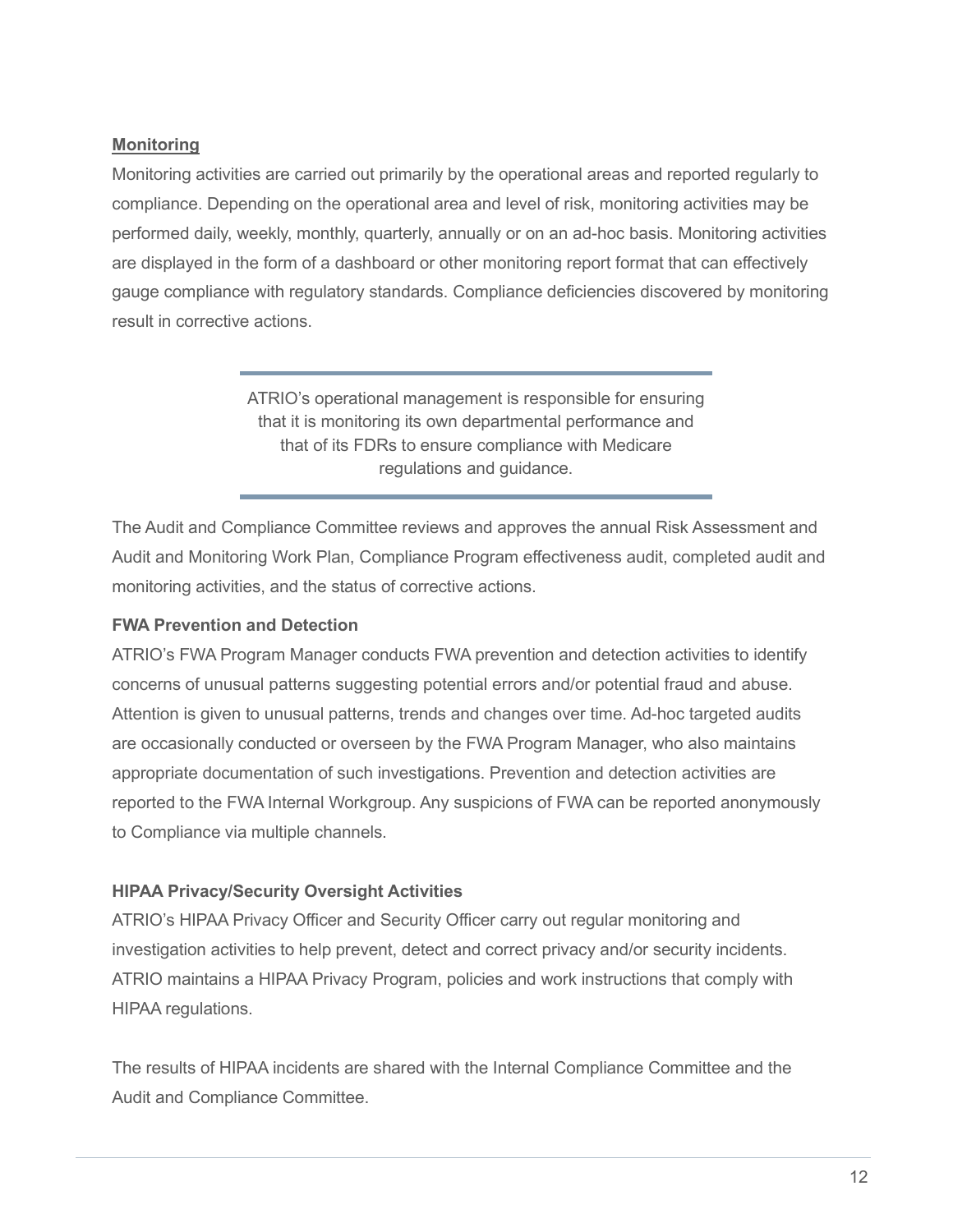## Element VII: Procedures and System for Prompt Response to Compliance Issues

ATRIO has established and implemented procedures and a system for promptly responding to compliance issues as they are raised, investigating potential compliance problems as identified in the course of self-evaluations and audits, correcting such problems promptly and thoroughly to reduce the potential for recurrence, and ensuring ongoing compliance with CMS requirements.

If there is evidence of misconduct related to payment or delivery of items or services ATRIO conduct a timely, reasonable inquiry into that conduct, applies appropriate corrective actions (for example, repayment of overpayments, disciplinary actions against responsible individuals) in response to the potential violation referenced above. ATRIO has procedures to voluntarily selfreport potential fraud or misconduct related to the Medicare program to CMS or its designee (such as the NBI MEDIC) and HIPAA breaches to the Office of Civil Rights.

ATRIO conducts a timely and well-documented reasonable inquiry into any compliance incident or issue involving potential Medicare program non-compliance, potential FWA and HIPAA violations.

With all types of reports of potential or actual non-compliance, FWA or HIPAA incidents, the Compliance Department initiates a reasonable investigation into every report as quickly as possible, but no later than two weeks from the date of the report or suspicion is received.

A reasonable inquiry includes a preliminary investigation of the matter by the Chief Compliance Officer or the designee. If the issue appears to involve potential fraud or abuse and ATRIO does not have either the time or the resources to investigate the potential fraud or abuse in a timely manner, the issue is referred to the MEDIC within 30 days of the date the potential fraud or abuse is identified so that the potentially fraudulent or abusive activity does not continue.

Corrective actions are required to correct non-compliance and a formal Corrective Action Plan (CAP) may be requested. All Corrective actions must undertake appropriate correction activities in response to non-compliance or potential FWA.

All corrective actions must be designed to correct the underlying problem that resulted in violations and to prevent future non-compliance. A root cause analysis determines what caused or allowed the FWA, problem or deficiency to occur. A corrective action is tailored to address the particular FWA, problem or deficiency(ies) identified, and must include timeframes for specific achievements.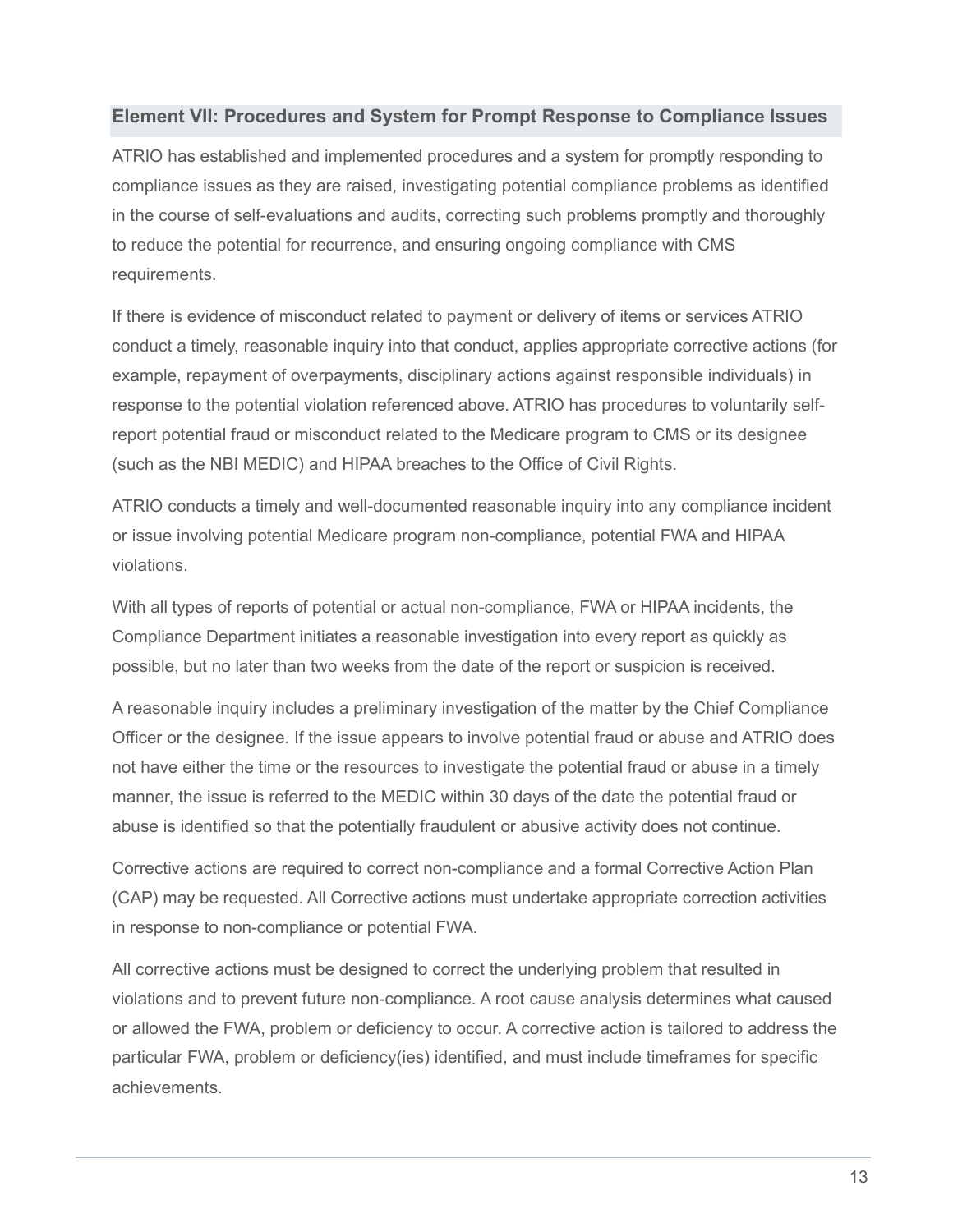When non-compliance involves an FDR, ATRIO requires that the deficiency is corrected. When developing corrective actions for FWA or program non-compliance by an FDR, the elements of the corrective action should be detailed in writing and include ramifications if the FDR fails to implement the corrective action satisfactorily. ATRIO/ FDR contracts include language that details the ramifications of failing to maintain compliance or engaging in FWA, such as contract termination. In order to ensure that the FDR has implemented the corrective action, ATRIO conducts independent audits or review the FDR's monitoring or audit reports. ATRIO monitors corrective actions after their implementation to ensure that they are effective. The elements of the corrective action that address non-compliance or FWA committed by ATRIO's employee(s) or FDRs must be documented and include ramifications should ATRIO's employee(s) or its FDRs fail to satisfactorily implement the corrective action. ATRIO enforces effective correction through disciplinary measures, including employment or contract termination, if warranted. Thorough documentation is maintained of all deficiencies identified and corrective actions taken.

If a government entity, such as CMS, imposes a CAP on ATRIO, the CCO or his/her designee will work with the agency and the operational teams to carry out the CAP until it is completed. All related reports, incident documentation, and CAP documentation will be maintained for a period of 10 years.

#### Fraud and Misconduct related to payment or delivery of items or services

CMS has detailed regulations about procedures and timeframes to follow when evidence of potential fraud or misconduct is discovered. ATRIO adheres to CMS and other regulatory body guidelines and documents all actions related to the issue. For example, ATRIO reports to CMS or its designee, and provides data about, provider payment suspensions and pending investigation of credible allegations of fraud or evidence of suspicious activities by a provider of services or supplier (including a prescriber, pharmacy or supplier relating to the inappropriate prescribing of opioids).

#### Self-Reporting Potential FWA and/or Significant Non-Compliance

Self-reporting of FWA/non-compliance to oversight entities (such as CMS, OIG, U.S. Department of Justice) is done at the discretion of the CCO and/or at the direction of the Audit and Compliance Committee. Self-reporting is an important practice in maintaining an effective compliance program.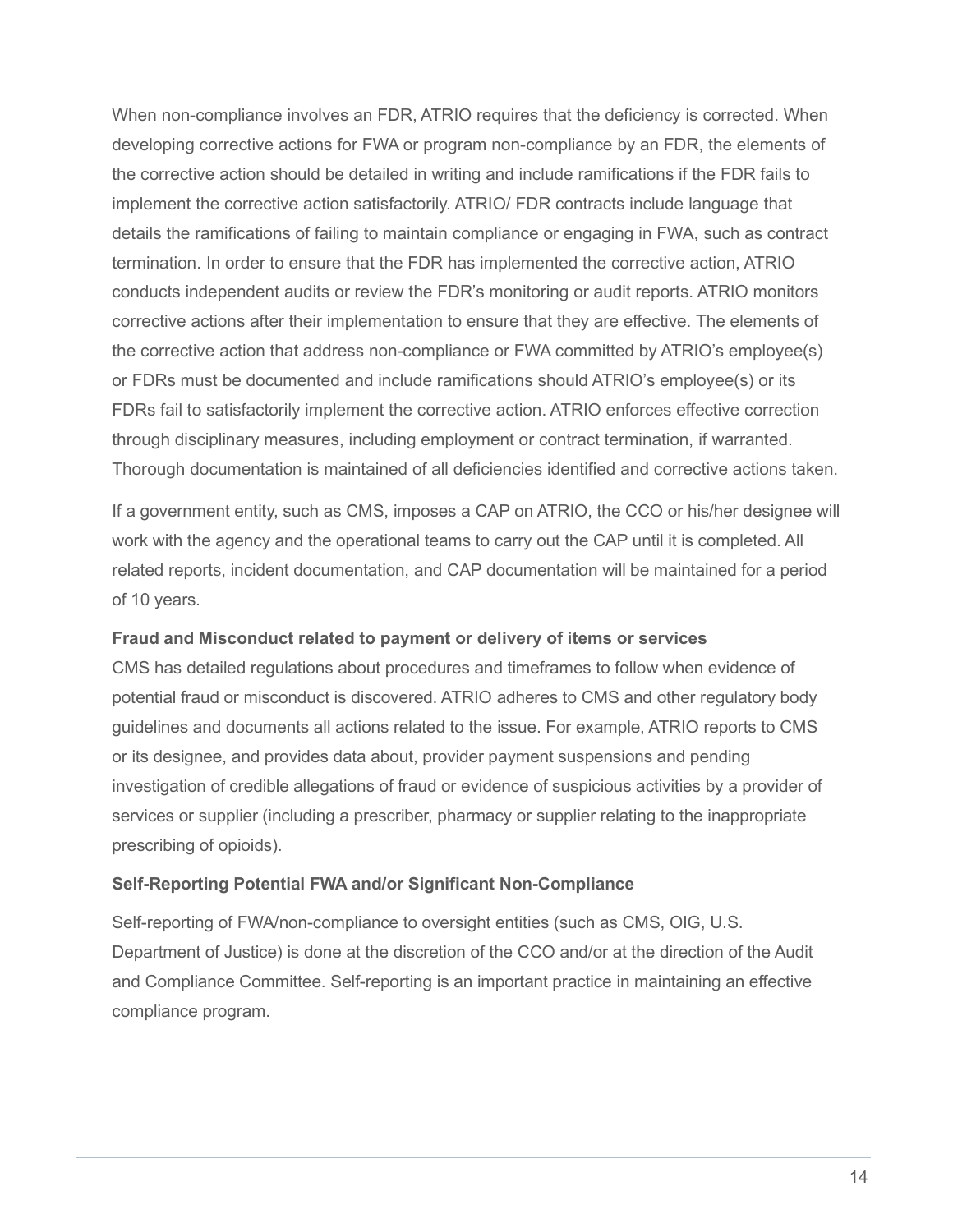ATRIO will refer cases involving potential fraud or abuse that meet any of the following criteria to the I MEDIC:

• Suspected, detected or reported criminal, civil, or administrative law violations;

• Allegations that extend beyond the Parts C and D plans, involving multiple health plans, multiple states, or widespread schemes;

- Allegations involving known patterns of fraud;
- Pattern of fraud or abuse threatening the life or well-being of beneficiaries; and
- Schemes with large financial risk to the Medicare Program or beneficiaries.

The reasons for self-reporting may include:

- 1. To receive guidance from oversight entities on how best to mitigate the harm to members caused by the incident of non-compliance;
- 2. To minimize the potential cost and disruption of a full-scale audit and investigation;
- 3. Oversight entities consider self-disclosure a mitigating factor when negotiating a fair monetary settlement/penalty; and
- 4. To decrease the chance of receiving an OIG permissive exclusion which would prevent ATRIO from doing business with Federal health care programs.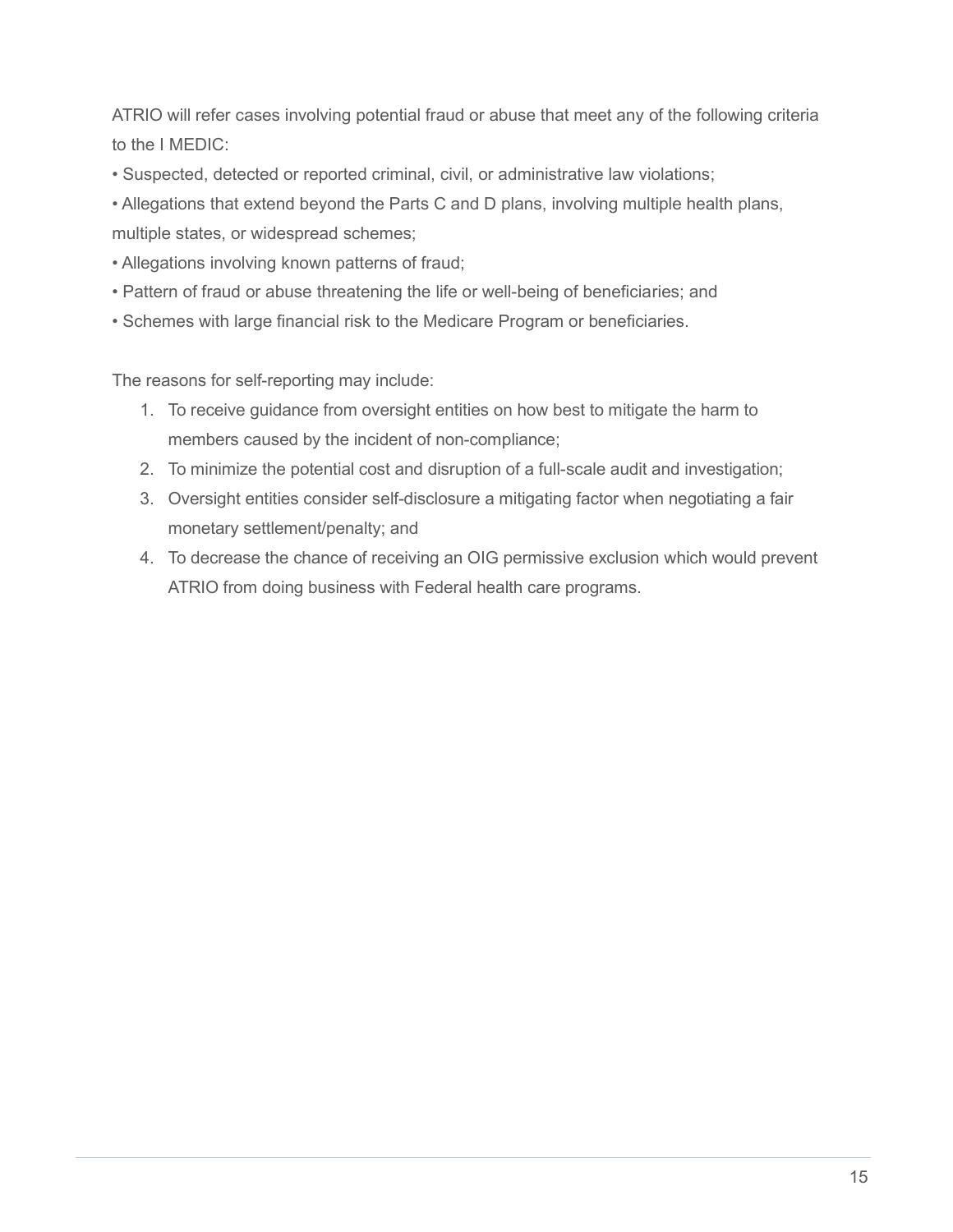## Terms & Definitions

- CMS: the Center for Medicare & Medicaid Services.
- **DHHS:** the United States Department of Health and Human Services. CMS is the agency within DHHS that administers the Medicare program.
- Employee(s): full time employees, part-time employees, temporary employees, and volunteers employed by ATRIO or Atrio Holding Company, and independent contractors.
- FDR: a first tier, downstream or related entity.
	- $\circ$  First tier entity: Any party that enters into a CMS acceptable written arrangement with ATRIO (Part C or Part D) to provide administrative services or health care services to Medicare-eligible individuals and/or members enrolled in ATRIO's Medicare Advantage plan(s).

Example: A pharmacy benefit manager ("PBM") has a written contract with ATRIO to administer the pharmacy benefits to members. The PBM is a first-tier entity.

 $\circ$  Downstream entity: Any party that enters into a written arrangement, acceptable to CMS, with persons or entities involved with the administration of the Medicare Advantage benefits, below the level of the arrangement between ATRIO and its first tier entity(ies). These written arrangements continue down to the level of the ultimate provider of health and/or administrative services.

Example: All pharmacies in ATRIO's Pharmacy Network are downstream entities because the pharmacies are directly contracted with ATRIO's PBM.

- $\circ$  Related entity: any entity that is related to ATRIO by common ownership or control and;
	- i. Performs some of ATRIO's management or services functions under contract or delegation;
	- ii. Furnishes services to members under an oral or written agreement; or
	- iii. Leases real property or sells materials to ATRIO at a cost of more than \$2,500 during a contract period.
- FWA: fraud, waste and abuse;
	- o Fraud is knowingly and willfully executing, or attempting to execute, a scheme or artifice to defraud any health care benefit program or to obtain (by means of false or fraudulent pretenses, representations, or promises) any of the money or property owned by, or under the custody or control of, any health care benefit program.
	- $\circ$  Waste is the overutilization of services, or other practices that, directly or indirectly, result in unnecessary costs to the Medicare program. Waste is generally not considered to be caused by criminally negligent actions but rather the misuse of resources.
	- $\circ$  Abuse includes actions that may, directly or indirectly, result in unnecessary costs to the Medicare program, improper payment, payment for services that fail to meet professionally recognized standards of care, or services that are medically unnecessary. Abuse involves payment for items or services when there is no legal entitlement to that payment and the provider has not knowingly and/or intentionally misrepresented facts to obtain payment. Abuse cannot be differentiated categorically from fraud because the distinction between "fraud" and "abuse" depends on facts and circumstances, intent and prior knowledge, and available evidence, among other factors.
- GSA: United States General Services Administration. One role of the GSA is to promote management best practices and efficient government operations through the development of governmentwide policies.